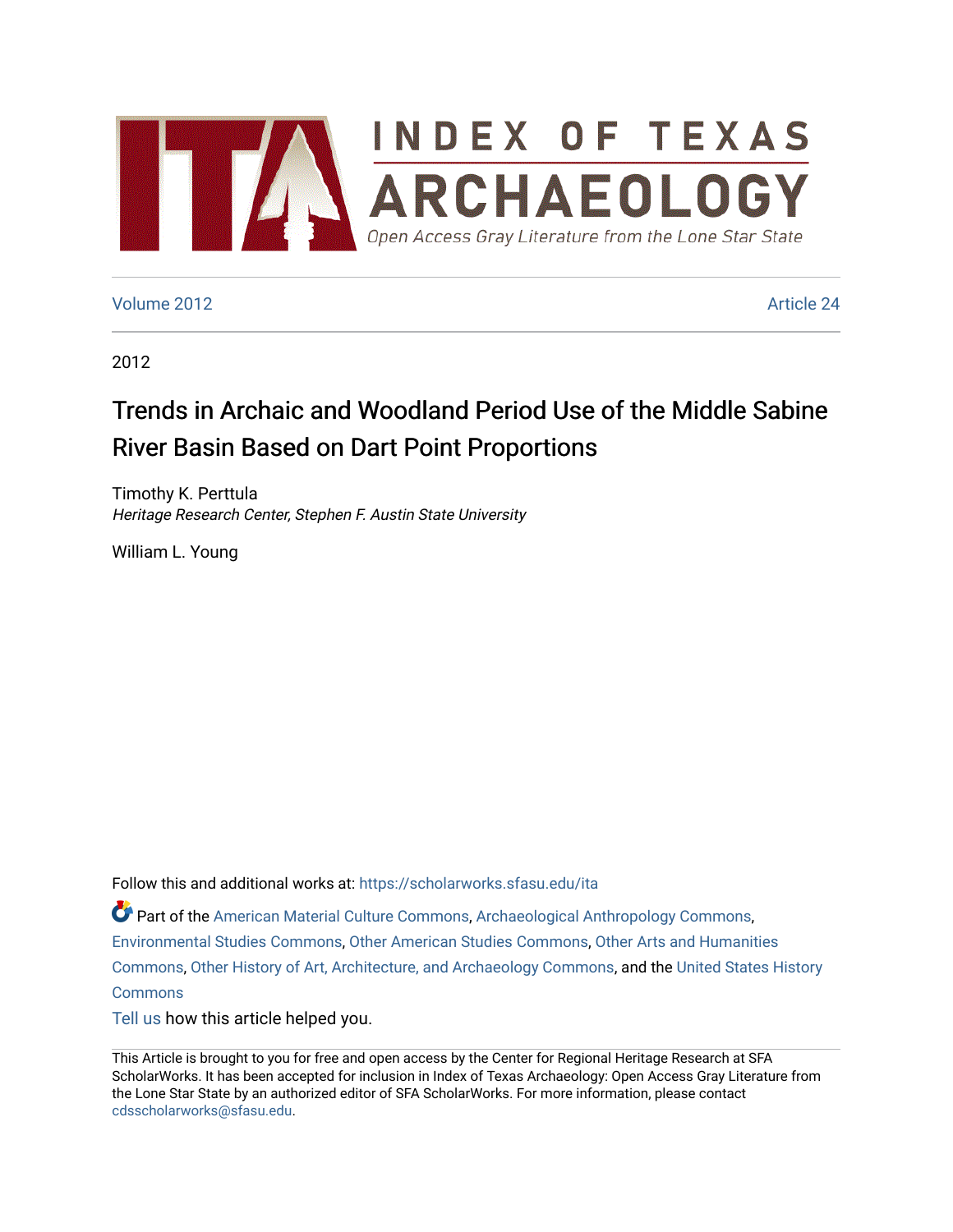# Trends in Archaic and Woodland Period Use of the Middle Sabine River Basin Based on Dart Point Proportions

## Creative Commons License



This work is licensed under a [Creative Commons Attribution 4.0 International License.](https://creativecommons.org/licenses/by/4.0/)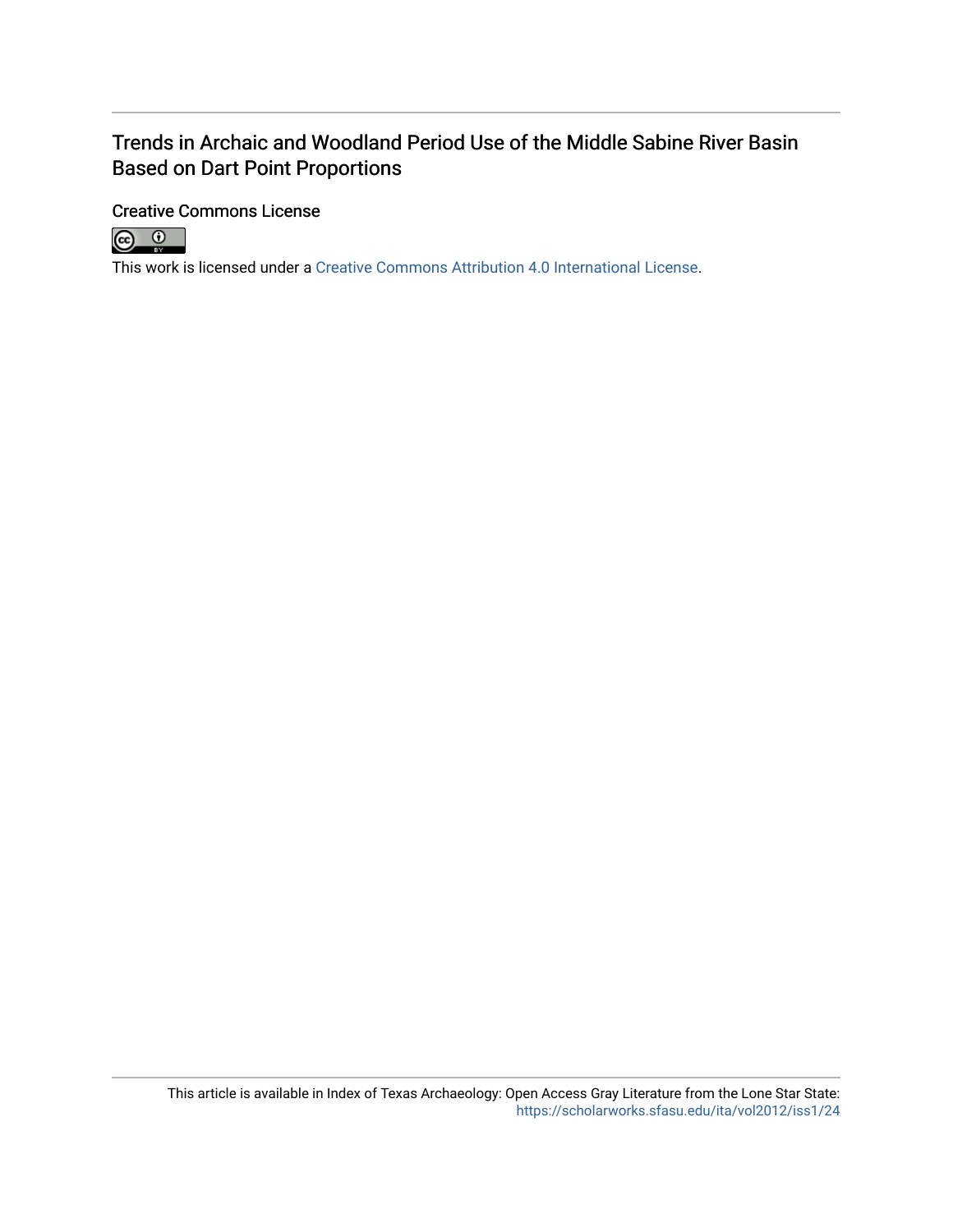# **Trends in Archaic and Woodland Period Use of the Middle Sabine River Basin Based on Dart Point Proportions**

*Timothy K. Perttula and William L. Young*

### **INTRODUCTION**

In this article, we use the varying proportions of a large sample of Archaic and Woodland period dart points to explore trends in settlement and occupational intensity from ca. 10,000 to 1200 years B.P. in the Pineywoods and Post Oak Savannah of East Texas (Figure 1). These darts were collected from sites in Gregg, Harrison, Rusk, and Smith counties, Texas, mainly on sites in the middle reaches of the Sabine River basin.



Figure 1. Location of Gregg, Harrison, Rusk and Smith counties in the East Texas Pineywoods.

*Journal of Northeast Texas Archaeology, Volume 37, 2012*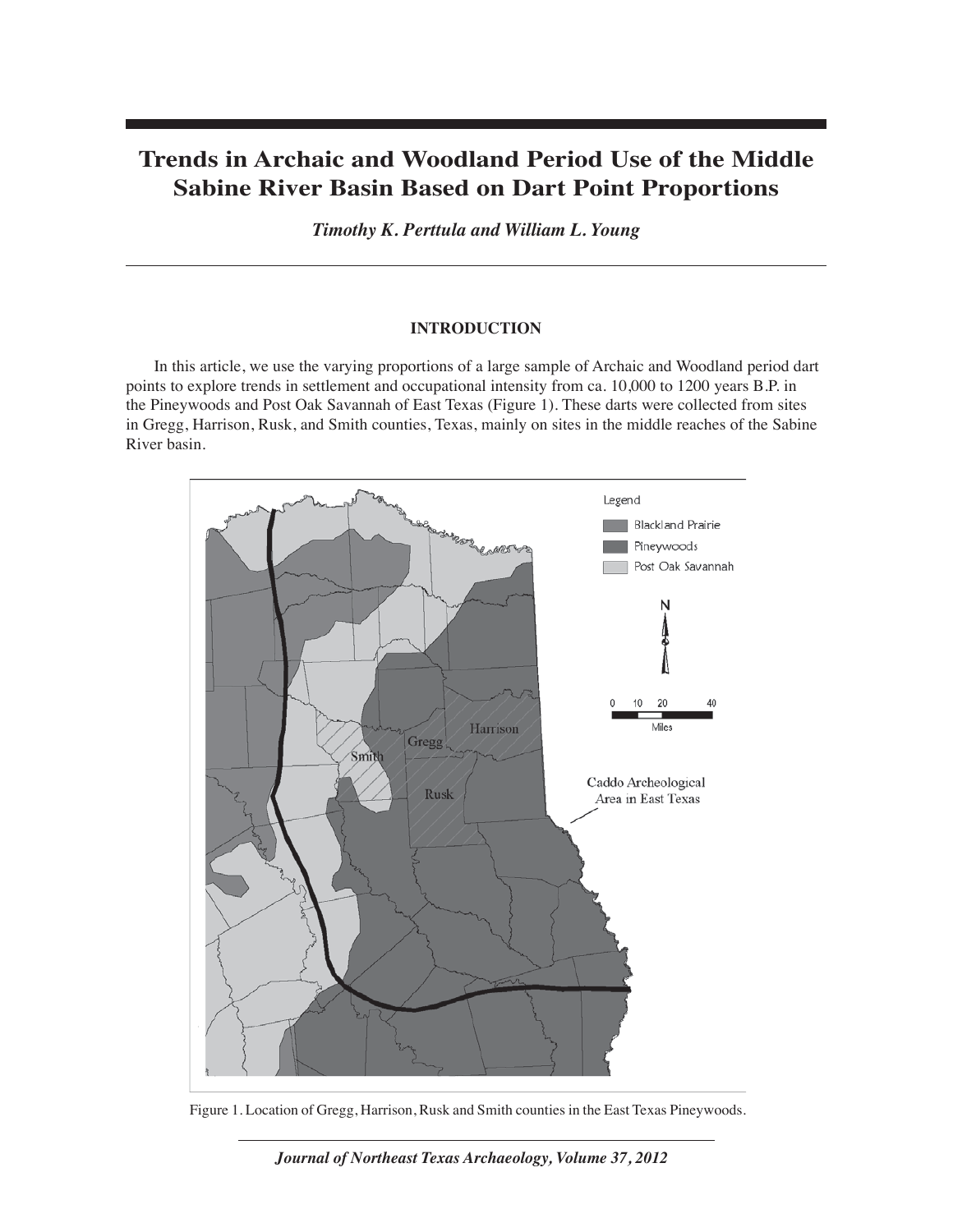#### **THE DART POINT COLLECTION**

The more than 1280 dart points examined, categorized, and typologically identified for this study are from the Buddy Calvin Jones collection at the Gregg County Historical Museum in Longview, Texas. They are currently in about 20 frames (Figures 2 and 3). These points were collected from surface contexts by Buddy Calvin Jones in the 1950s and 1960s, and recorded by site and/or county proveniences.



Figure 2. Buddy Calvin Jones Collection, Frame 2, Harrison County. Image reproduced courtesy of the Gregg County Historical Museum.

#### **POINT TYPES AND PERIOD ASSIGNMENTS**

For our purposes, the Archaic period in East Texas is defined as lasting from 10,000 years B.P. to approximately 2500 years B.P., with the Early Archaic dating from ca. 10,000-8000 years B.P. (8050-6050 B.C.), the Middle Archaic ranging from 8000-5000 years B.P. (6050-3050 B.C.), and the Late Archaic dating from 5000-2500 years B.P. (3050-550 B.C.). The Woodland period ranges from 2500-1150 years B.P. (550 B.C. to A.D. 800).

Our proposed temporal ordering of dart points in the East Texas Archaic and Woodland periods draws first upon the few available absolute dates from East Texas on Archaic sites, as well as the known sequences of dart points in surrounding regions, such as Southwest Arkansas (Schambach 1998; Trubitt 2009), Northwest and Northern Louisiana (Girard 2000; Girard et al. 2011; Rees 2010; Saunders 2010), the Missouri Ozarks (Ray et al. 2009), and Central Texas (Collins 1998; Collins et al. 2011), and chronological periods of use offered by Turner and Hester (1999). A recent cladistics study (see O'Brien and Lyman 2003; Lipo et al. 2006) of 93 Texas dart point types that has plotted the statistical affinities among the various types (Carpenter and Paquin 2010:158 and Figures 2 and 3) was also relied upon for estimating temporal ages of dart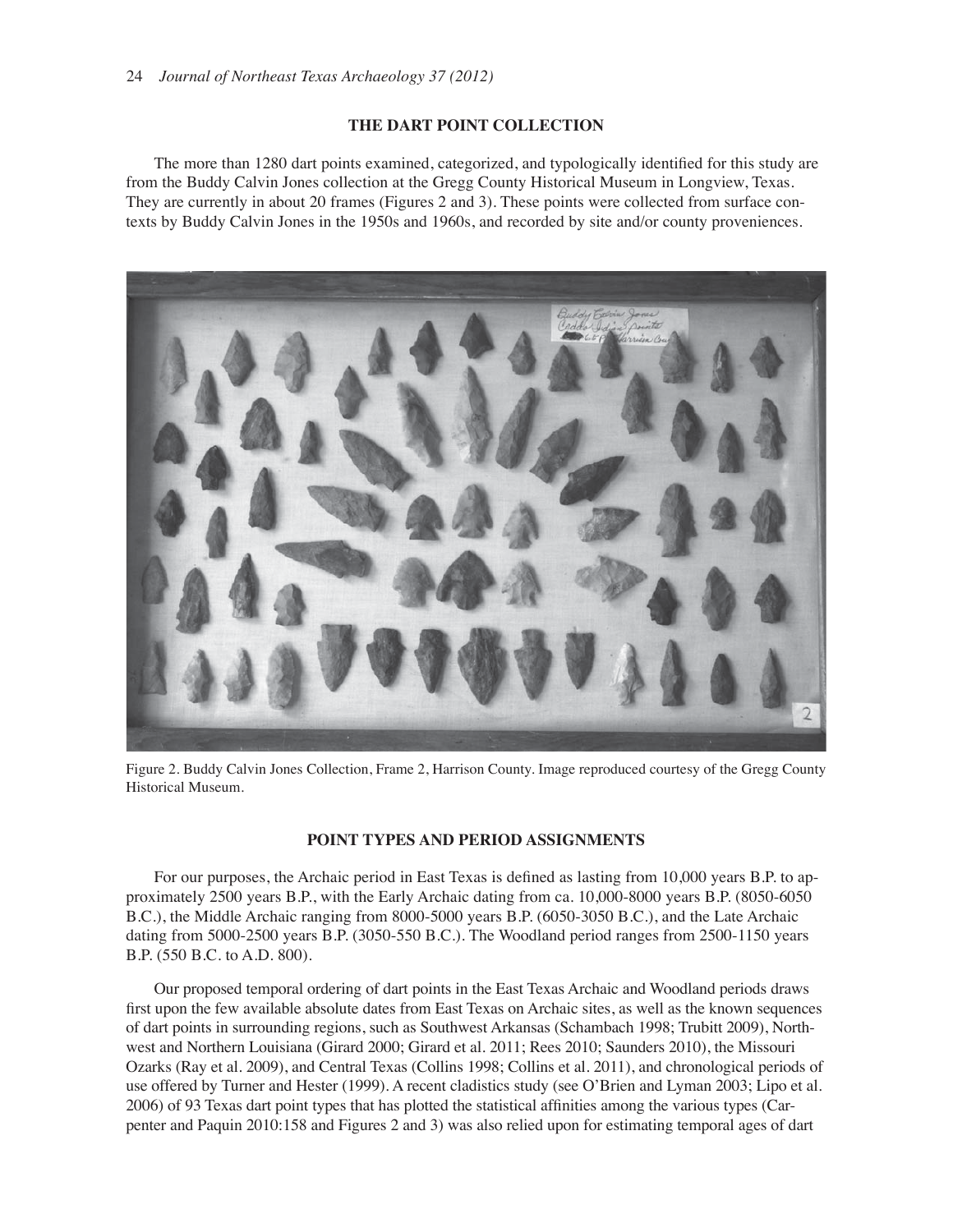

Figure 3. Buddy Calvin Jones Collection, Frame 1, Gregg and Smith Counties. Image reproduced courtesy of the Gregg County Historical Museum.

points. From these relationships, Carpenter and Paquin (2010:Figure 4) proposed hypothetical relationships between dart point types "based on overlap in temporal, spatial, and formal attributes."

Based on these various lines of evidence, as well as the suggested chronological sequences for East Texas dart points proposed by Story (1990:Figure 32) and Thurmond (1990:Table 8), the Early Archaic dart point sequence begins with Dalton and San Patrice points, although both point types were first made sometime prior to 10,000 years B.P. (Koldehoff and Walthall 2009: Ray et al. 2009) and are often considered to be diagnostic of the Late Paleoindian period in the broader region. Recent radiocarbon dates from the Big Eddy site in southwest Missouri indicates both points were made and used until ca. 9800 years B.P. (Ray et al. 2009:160), in the early years of the Late Paleoindian-Early Archaic technological, subsistence, and settlement/mobility transition. Later Early Archaic points (ca. 9800-9000 years B.P.) include the Breckenridge, Scottsbluff, and Keithville types (Webb 2000:4), as well as later Pelican, Graham Cave, and Rice Lobed points (ca. 8500-8000 years B.P.).

Proposed early Middle Archaic points in East Texas include the Hidden Valley and Kirk types, as well as the Palmer type, although these are points that are not particularly common in East Texas dart point assemblages (e.g., Jones 1957; Rogers and Perttula 2004; Furman and Amick 2006; Turner 2006:Table 7). Between 6500-5000 years B.P., Middle Archaic points are suggested to include the Cossatot, Johnson, Jakie Stemmed, White River side-notched points (sometimes referred to as Big Sandy points, see Ray and Lopinot 2003), Morrill, Bell and Andice (or Calf Creek), and the distinctive blade-notched Evans point.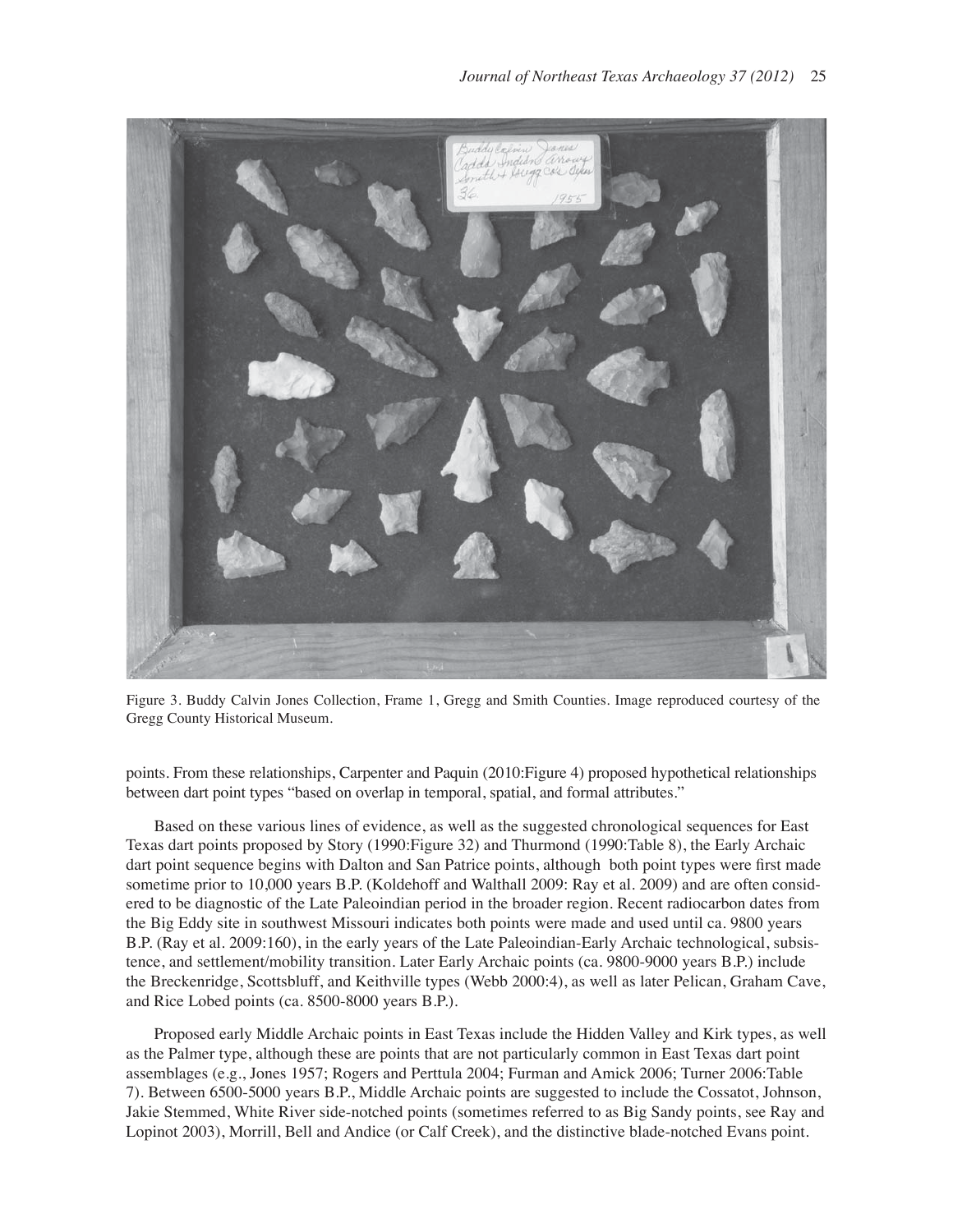In the early part of the Late Archaic period (ca. 5000-4000 years B.P.), East Texas dart point assemblages may be expected to include Bulverde, Carrollton, Wells, Williams, and Trinity types, as well as Palmillas and Neches River. Dart points posited to date primarily to the latter part of the Late Archaic (ca. 3800-2500 years B.P.) include Yarbrough (although the dating evidence for this point type is contradictory on East Texas sites), Pontchartrain, Ellis, and Marshall types, as well as Dawson, Epps, and Motley types. The ubiquitous contracting stem Gary point appears to have been made and used beginning at the end of the Late Archaic (cf. Schambach 1998), but fully flourished as a dart point/knife throughout the later Woodland period, along with the Kent dart point type.

#### **PERIODS AND INTENSITY OF USE**

Assuming that the 1280+ dart points studied in the Buddy Calvin Jones collection constitute a representative sample of the kind and proportion of dart points that can be found on Archaic and Woodland period sites in the East Texas Pineywoods and Post Oak Savannah, it is clear that dart points of Late Archaic and Woodland period age dominate the sample (Figure 4). Points dating to these two periods comprise more than 83% of the large collection.



Figure 4. The Number of Dart Points Identified by Archaic and Woodland Time Periods.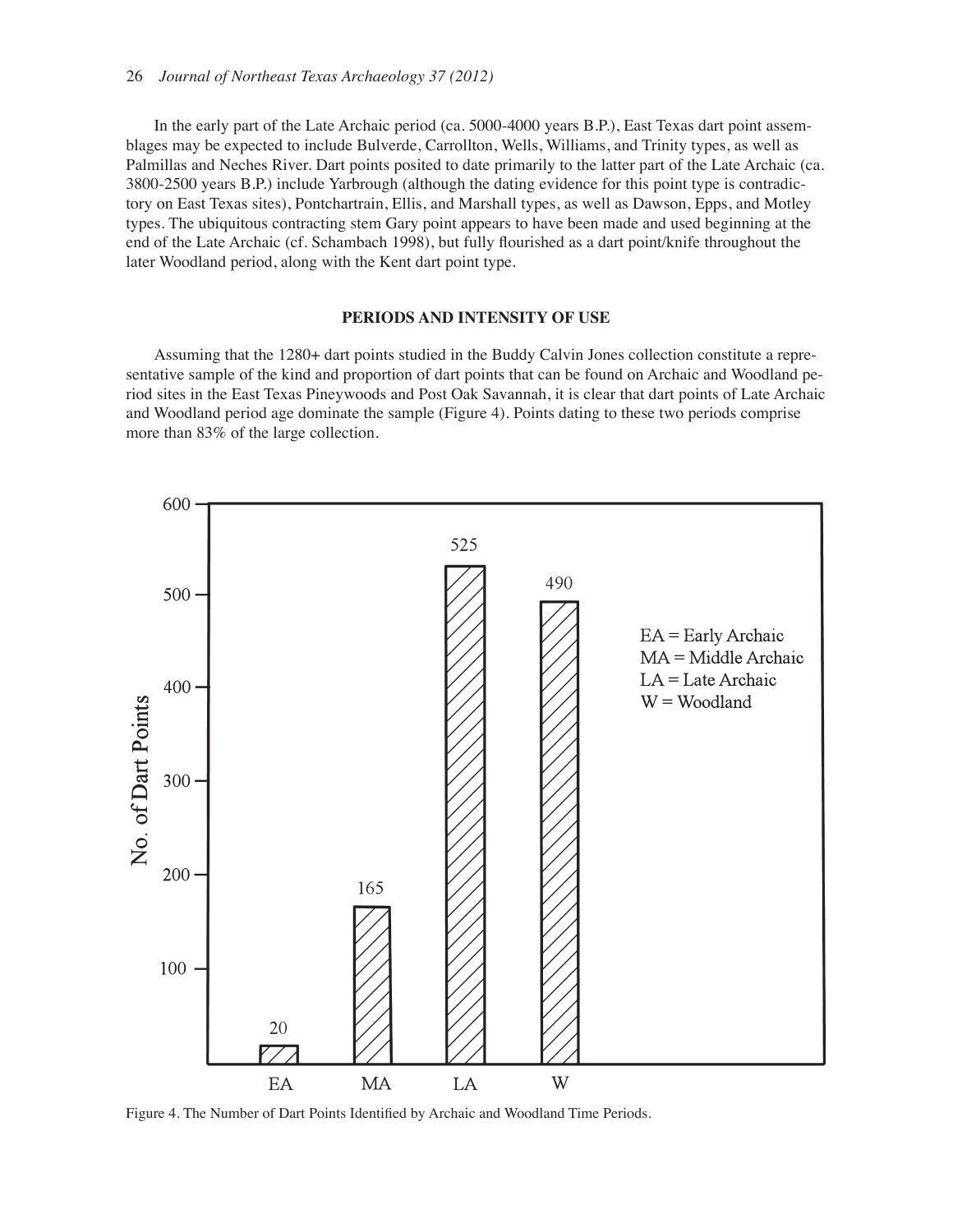The Early Archaic points represent less than 2% of the dart point collection. The principal dart points for this period include Dalton, San Patrice, and Scottsbluff. Middle Archaic dart points account for about 14% of the Jones framed dart point collection (see Figure 4). The best represented Middle Archaic dart point types in the collection include Morrill (40%), Cossatot (20%), Calf Creek/Bell/Andice (12%), and White River (8%). This suggests the main period of Middle Archaic settlement and use in this part of the East Texas Pineywoods and Post Oak Savannah took place after 6500 years B.P.

Late Archaic dart points are particularly well represented in the Jones framed dart point collection (see Figure 4). They represent almost 44% of the entire sample. The most common Late Archaic dart points are Yarbrough (34%), Wells (18%), Ellis (13%), Williams (8%), and Edgewood (6.9%). Based on the temporal considerations discussed above, the range of common Late Archaic dart points suggests a continuous use of the East Texas Pineywoods and Post Oak Savannah throughout this period.

Finally, Woodland period points represent 41% of the studied dart point sample (Figure 4). These points include Gary (76%) and Kent (24%) dart points in the Jones collection.

If we convert the number of dart points from each Archaic period as well as the Woodland period to the number of dart points per century in the sample, we have an index that measures settlement use and intensity for each of the periods compared to one another (Figure 5). This index clearly demonstrates that the most intensive use of the East Texas Pineywoods and Post Oak Savannah as measured by projectile point numbers was by Woodland and Late Archaic hunter-gatherers. In fact, the intensity of use increased substantially between the Late Archaic and the Woodland period, suggesting that population size (and numbers of sites) continued to increase in the region after 2500 years B.P.



Figure 5. Dart Points per Century in the Archaic and Woodland Time Periods.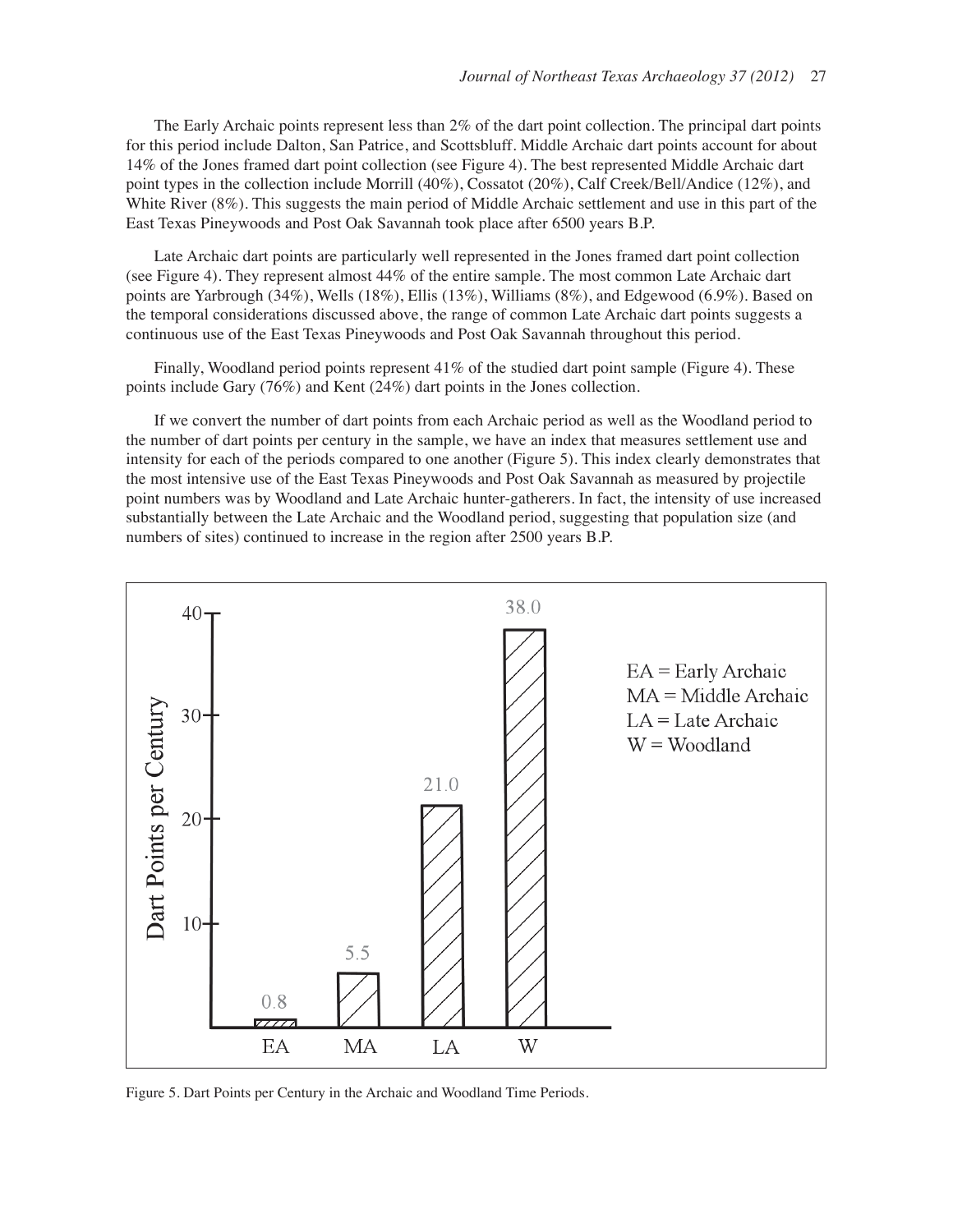The number and types of Early Archaic and Middle Archaic dart points/per century in our sample testify to a light use of the landscape during the 8000-10,000 years B.P. period, as well as from ca. 6500- 8000 years B.P. (see Figure 5), with more use after 6500 years B.P. The number of Late Archaic dart points per century increased almost 400% over that of the Middle Archaic period as a whole.

We suspect that these broad trends in the use of the East Texas Pineywoods and Post Oak Savannah by hunter-gatherer groups over a 7500 year period, as tracked by projectile point frequencies and proportions per century in our dart point sample, reflect cultural and demographic changes and technological adjustments and adaptations associated with major climatic changes in the region, particularly in temperature and available precipitation, just as they do in other parts of North America (e.g. Collins et al. 2011; Munoz et al. 2010). By the onset of the Late Archaic, changes in the distribution of prairie and forest areas, due to generally wetter conditions after ca. 5000 years B.P. than was the case during the preceding Middle Archaic period, were much as they are in modern times. The known distribution, availability, and predictability of food resources in the region at this time apparently led to a substantial increase in American Indian population sizes that continued through the Woodland period and into the post-A.D. 800 Caddo periods.

#### **ACKNOWLEDGEMENTS**

Perttula would like to acknowledge the yeoman services provided by Bill Young, now deceased, in sorting the projectile point types from about 20 frames of dart points in the Buddy Jones collection. Perttula had initially requested that Bill take a look at the frames, and help with the identification of any Early Archaic points on them, but Bill was determined to typologically identify *all* the points on the frame, no matter how many Gary points were on each of them. He doggedly made his way through the frames, and he was working on them shortly before his death.

We would also like to acknowledge the assistance of Patti Haskins of the Gregg County Historical Museum for providing digital images of the dart point frames. Patti also provided permission for us to use two of the images in this article.

#### **REFERENCES CITED**

Carpenter, S. and P. Paquin

2010 Towards a Genealogy of Texas Stone Projectile Points. *Bulletin of the Texas Archeological Society* 81:153-175.

Collins, M. B. (assembler and editor)

1998 *Wilson-Leonard: An 11,000-year Archeological Record of Hunter-Gatherers in Central Texas, Volume I: Introduction, Background, and Synthesis*. Studies in Archeology 31, Texas Archeological Research Laboratory, The University of Texas at Austin, and Archeology Studies Program, Report 10, Texas Department of Transportation, Environmental Affairs Division, Austin.

Collins, M. B., D. M. Yelacic, and C. B. Bousman

2011 "Realms," A Look at Paleoclimate and Projectile Points in Texas. *Bulletin of the Texas Archeological Society* 82:3-30.

Furman, E. and C. Amick

Girard. J. S.

2000 *Regional Archeology Program Management Unit 1, Eleventh Annual Report*. Northwestern State University of Louisiana, Natchitoches.

<sup>2005</sup> Archaeological Investigations at 41AN115. *Journal of Northeast Texas Archaeology* 21:15-63.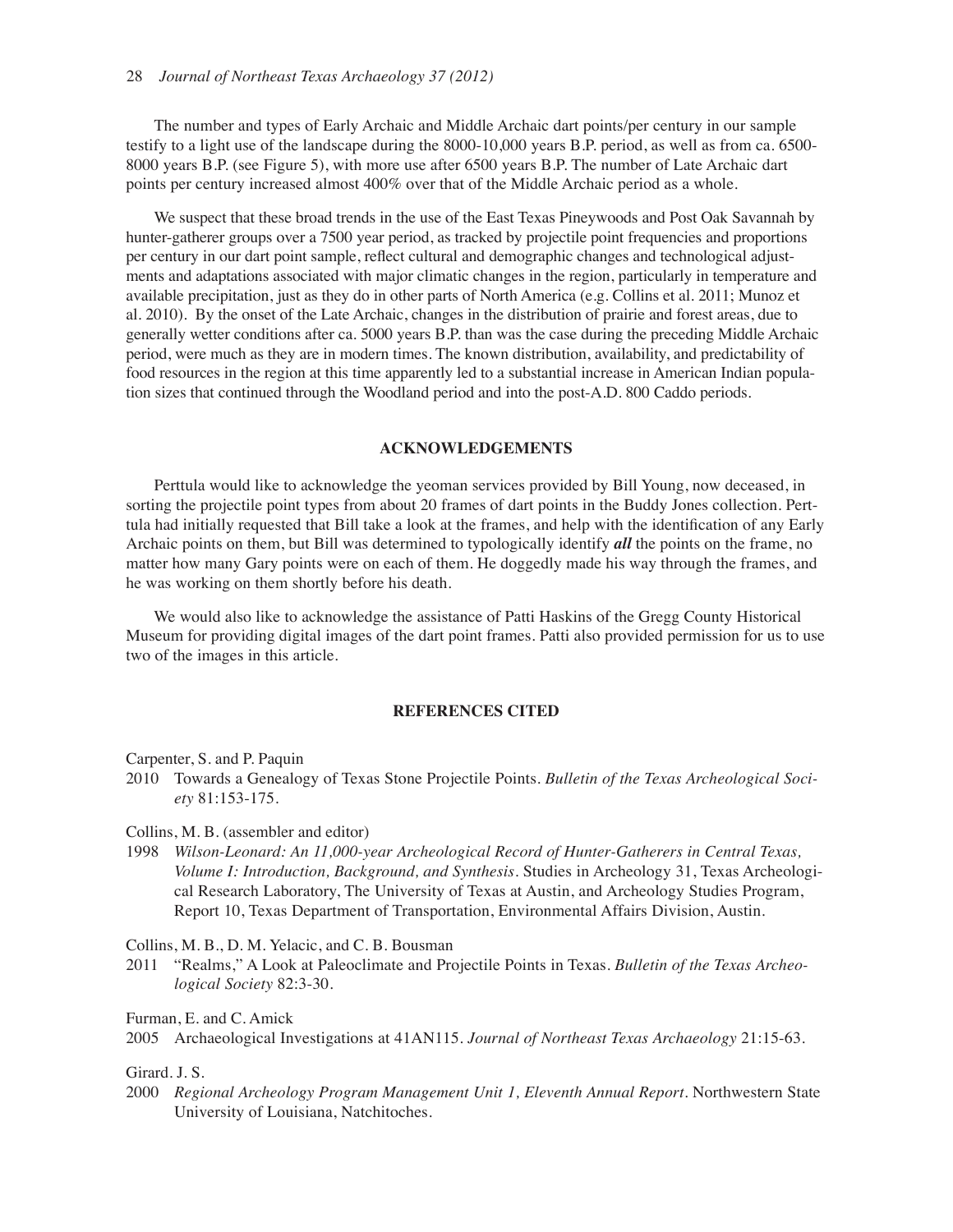Girard, J. S., N. Heller, J. P. Dering, S. L. Scott, H. E. Jackson, and G. L. Stringer

2011 Investigations at the Conly Site, a Middle Archaic Period Settlement in Northwest Louisiana. *Louisiana Archaeology* 32:5-77.

Jones, B. C.

- 1957 The Grace Creek Sites, Gregg County, Texas. *Bulletin of the Texas Archeological Society* 28:198- 231.
- Koldehoff, B. and J. A. Walthall
- 2009 Dalton and the Early Holocene Midcontinent: Setting the Stage. In *Archaic Societies: Diversity and Complexity across the Midcontinent*, edited by T. E. Emerson, D. L. McElrath, and A. C. Fortier, pp. 137-151. State University of New York Press, Albany.

Lipo, C. P., M. J. O'Brien, M. Collard, and S. J. Shennan (editors)

2006 *Mapping Our Ancestors: Phylogenetic Approaches in Anthropology and Prehistory*. AldineTransaction, New Brunswick, New Jersey.

Munoz, S. E., K. Gajewski, and M. C. Peros

- 2010 Synchronous environmental and cultural change in the prehistory of the northeastern United States. *Science* 107(51):22008-22013.
- O'Brien, M. J. and R. L. Lyman
- 2003 *Cladistics and Archaeology*. University of Utah Press, Salt Lake City.
- Ray, J. H. and N. H. Lopinot
- 2003 Middle Archaic Components and Chert Use at the Bass Site. *Missouri Archaeological Society Quarterly* 20(2):4-16.
- Ray, J. H., N. H. Lopinot, and E. R. Hajic
- 2009 Archaic Prehistory of the Western Ozarks of Southwest Missouri. In *Archaic Societies: Diversity and Complexity across the Midcontinent*, edited by T. E. Emerson, D. L. McElrath, and A. C. Fortier, pp. 155-197. State University of New York Press, Albany.
- Rees, M. A.
- 2010 Paleoindian and Early Archaic. In *Archaeology of Louisiana*, edited by M. A. Rees, pp. 34-62. Louisiana State University Press, Baton Rouge.

Rogers, R. and T. K. Perttula

2004 *The Oak Hill Village Site (41RK214), Rusk County, Texas*. Document No. 030083. PBS&J, Austin.

Saunders, J.

2010 Middle Archaic and Watson Brake. In *Archaeology of Louisiana*, edited by M. A. Rees, pp. 63- 77. Louisiana State University Press, Baton Rouge.

Schambach, F. F.

1998 *Pre-Caddoan Cultures in the Trans-Mississippi South: A Beginning Sequence*. Research Series 53. Arkansas Archeological Survey, Fayetteville.

Story, D. A.

1990 Cultural History of the Native Americans. In *The Archeology and Bioarcheology of the Gulf Coastal Plain*, by D. A. Story, J. A. Guy, B. A. Burnett, M. D. Freeman, J. C. Rose, D. G. Steele, B. W. Olive, and K. J. Reinhard, pp. 163-366. 2 Vols. Research Series No. 38. Arkansas Archeological Survey, Fayetteville.